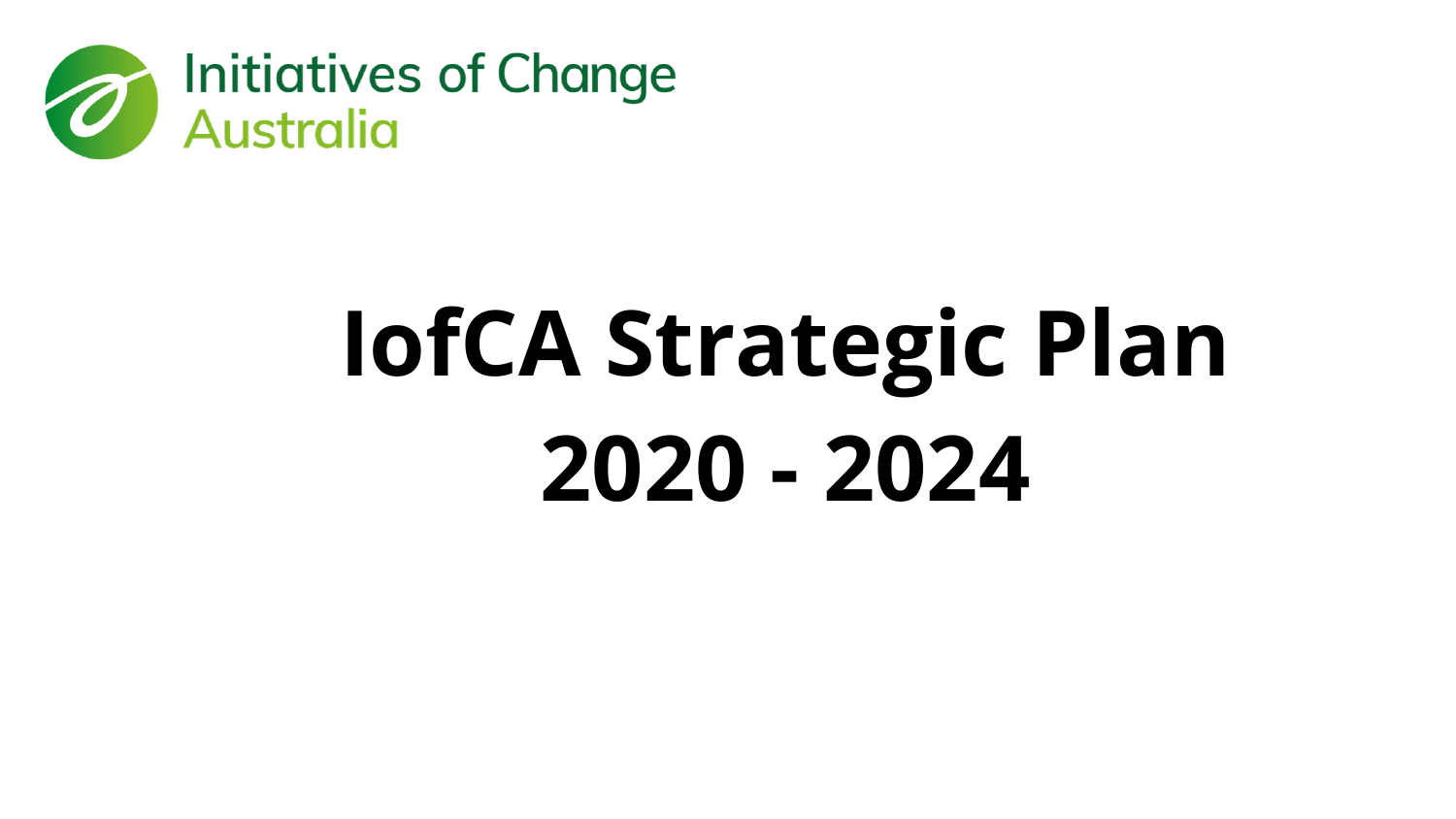# **Goals**



**JULIAN CONTRACTORY** 

**Goal 1: Grow a national community of transformation agents**



**Goal 2: Support leadership for trustbuilding and transformation**

## **Goal 3: Strengthen and consolidate IofCA core programs and initiatives**





**Goal 4: Achieve sustainability of the movement nationally and internationally**

**Goal 5: Become known for our work to add value to communities**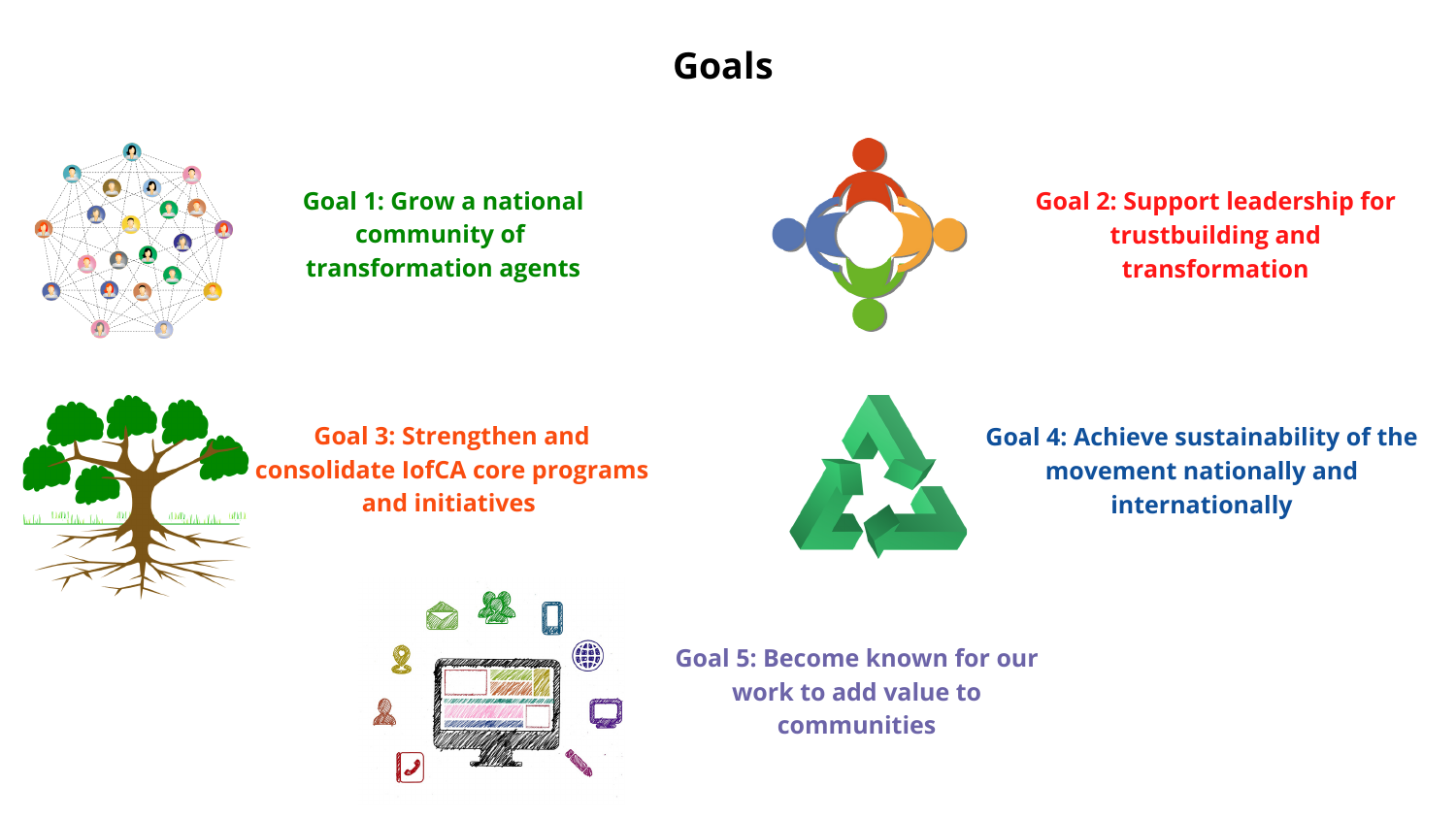| <b>Operations</b> | Operations includes the Executive Officer and all staff paid and u<br>organisation's operations.                                                                                                                                                                        |
|-------------------|-------------------------------------------------------------------------------------------------------------------------------------------------------------------------------------------------------------------------------------------------------------------------|
| <b>Network</b>    | Network includes Members and Contributors. Contributors are<br>lofCA without an explicit accountability or responsibility. Contri<br>supporters who are recognised as an integral group of the Stra<br>and realise their passion and purpose within the Strategic Plan. |
| Board             | The Board consists of the Chair, Deputy Chair and Board Memb<br>the Annual General Meeting.                                                                                                                                                                             |

and unpaid responsible for the delivery of the

ors are people who add value to the work of Contributors represent a broader base of ne Strategic Plan, as such they are invited to find

Members who are elected by IofCA Members at

# **Definitions**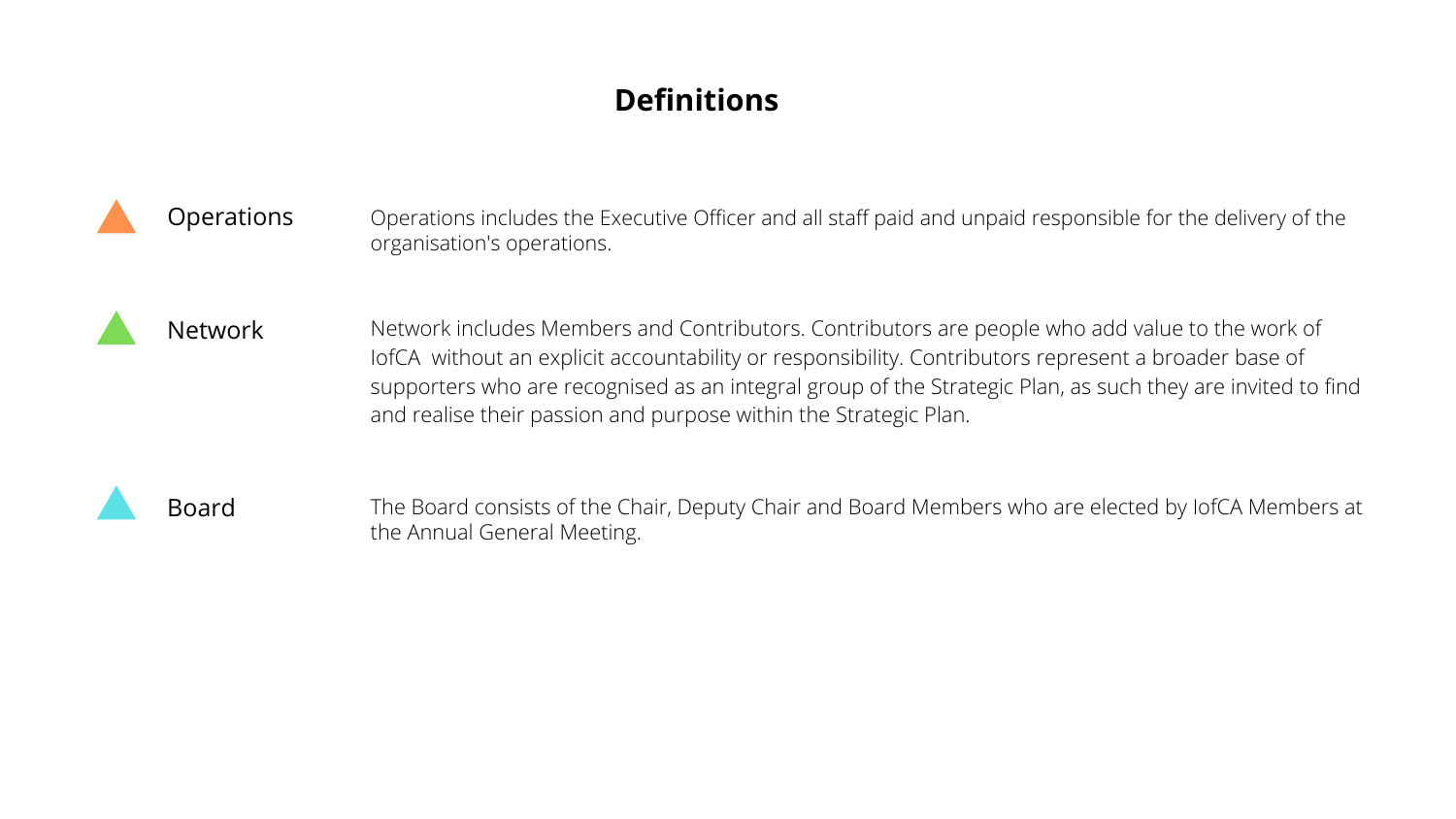# **Goal 1: Grow a national community of transformation agents**



**Objective 1**: Establish a national community of trustbuilders/transformational leaders

**Objective 2:** Develop and support fellowship groups that nurture relationships to enable connection and action

**Objective 3**: Develop an IofCA national centre into an engagement hub supported by a community of practitioners



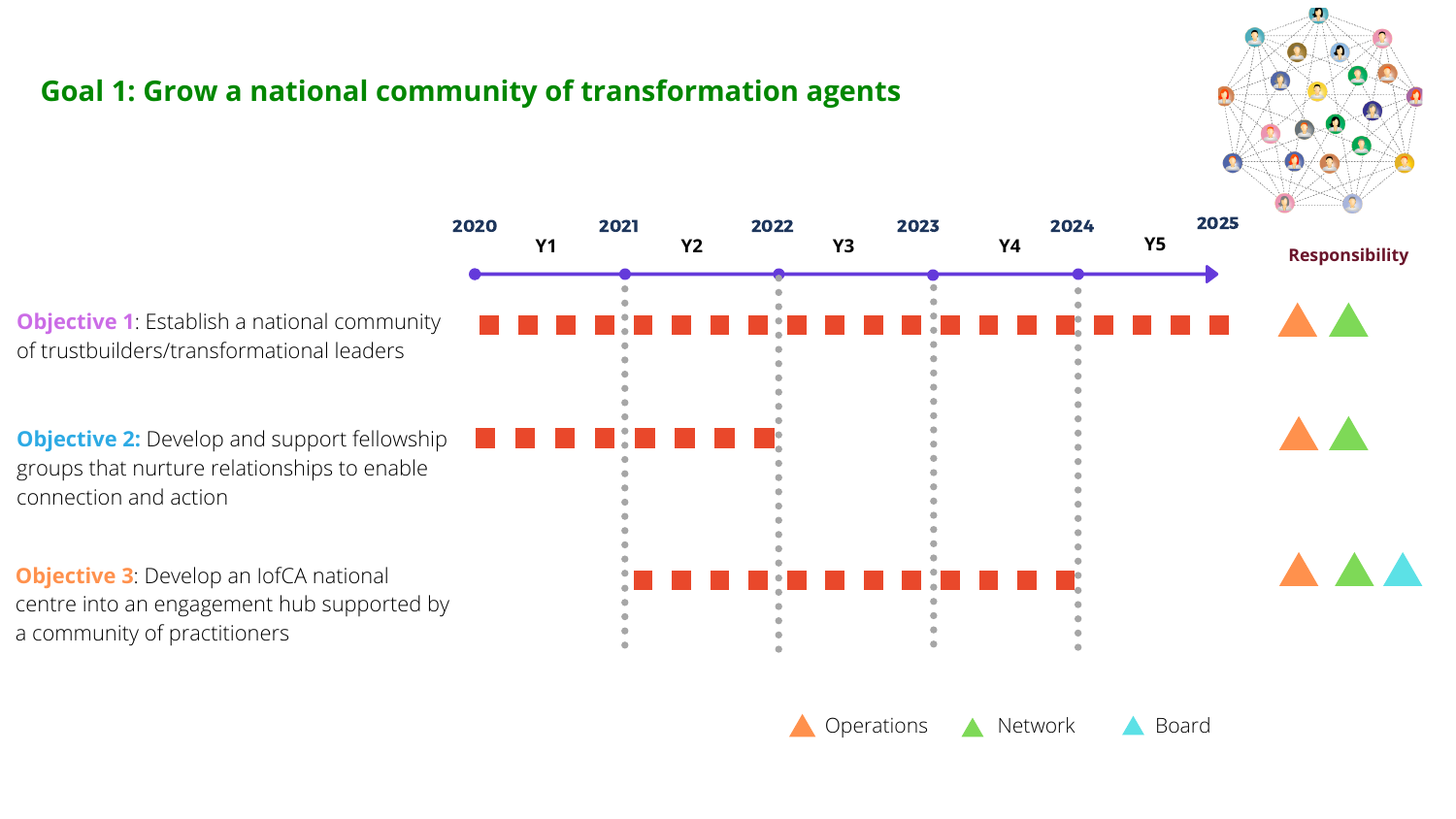



**Objective 7**: Develop 'Australians Sharing A New Story' to facilitate transformation /reconciliation

## **Goal 2: Support leadership for trustbuilding and transformation**

**Objective 6: Upscale Peace and** Leadership Program (Trinity College)

**Objective 4**: Strengthen community leaders' capacities for trustbuilding, peacebuilding and transformation

**Objective 8:** Develop creative engagement with key sectors of national leadership

**Objective 5:** Partner with First Nations community in achieving their goals



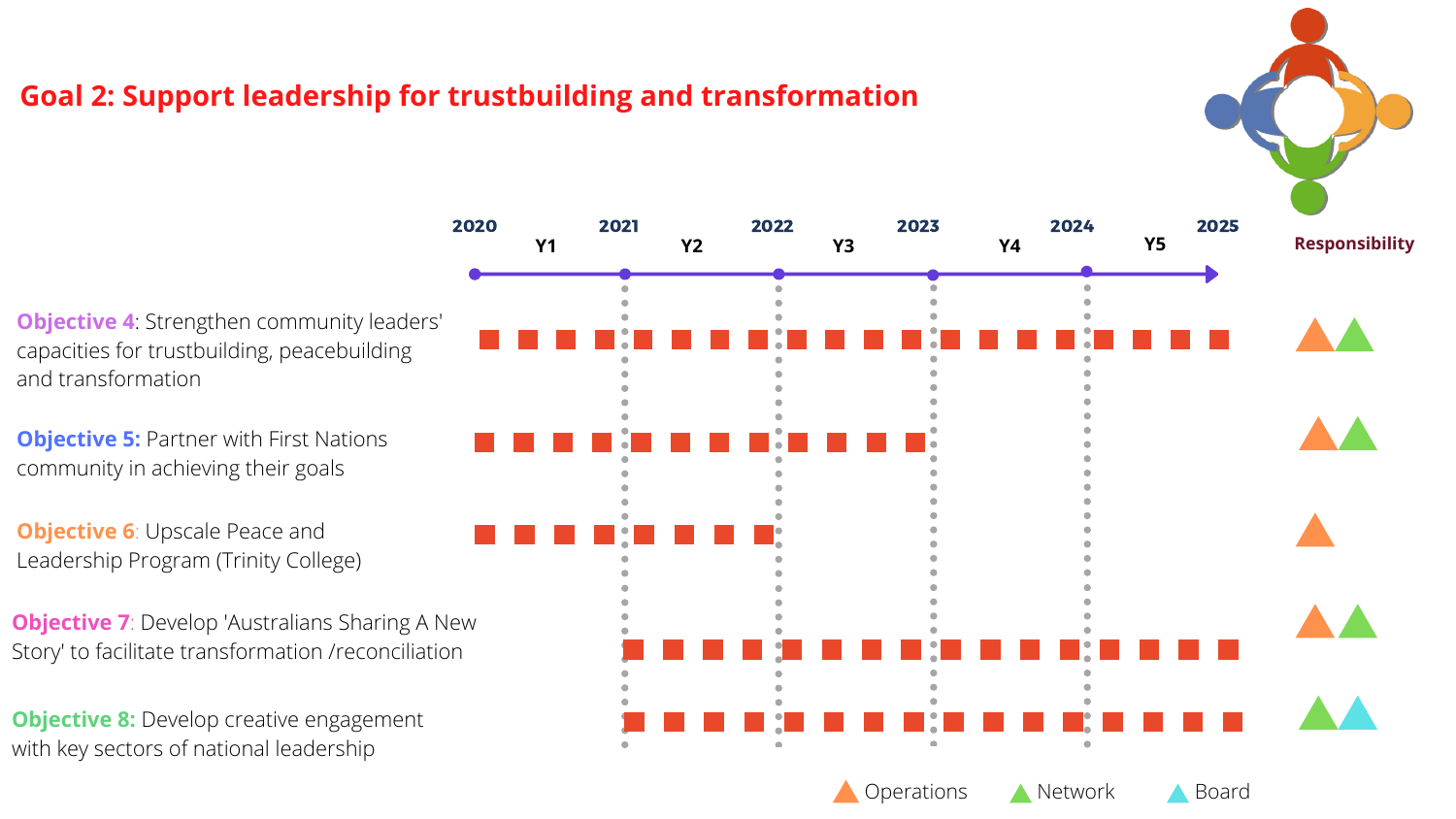# **Goal 3: Strengthen and consolidate IofCA core programs and initiatives**

**Objective 9**: Develop effective program strengthen the capacity of program delivery and ensure duty of care, compliance and efficiency **Objective 10:** Enhance leadership capacity of IofCA program graduates **Objective 11**: Diversify and expand core programs to new markets (e.g. education, local government, corporate and union sectors) <sup>2020</sup> <sup>2021</sup> <sup>2022</sup> <sup>2023</sup> <sup>2024</sup> **Y1 Y2 Y3 Y4 Y5** <sup>2025</sup>



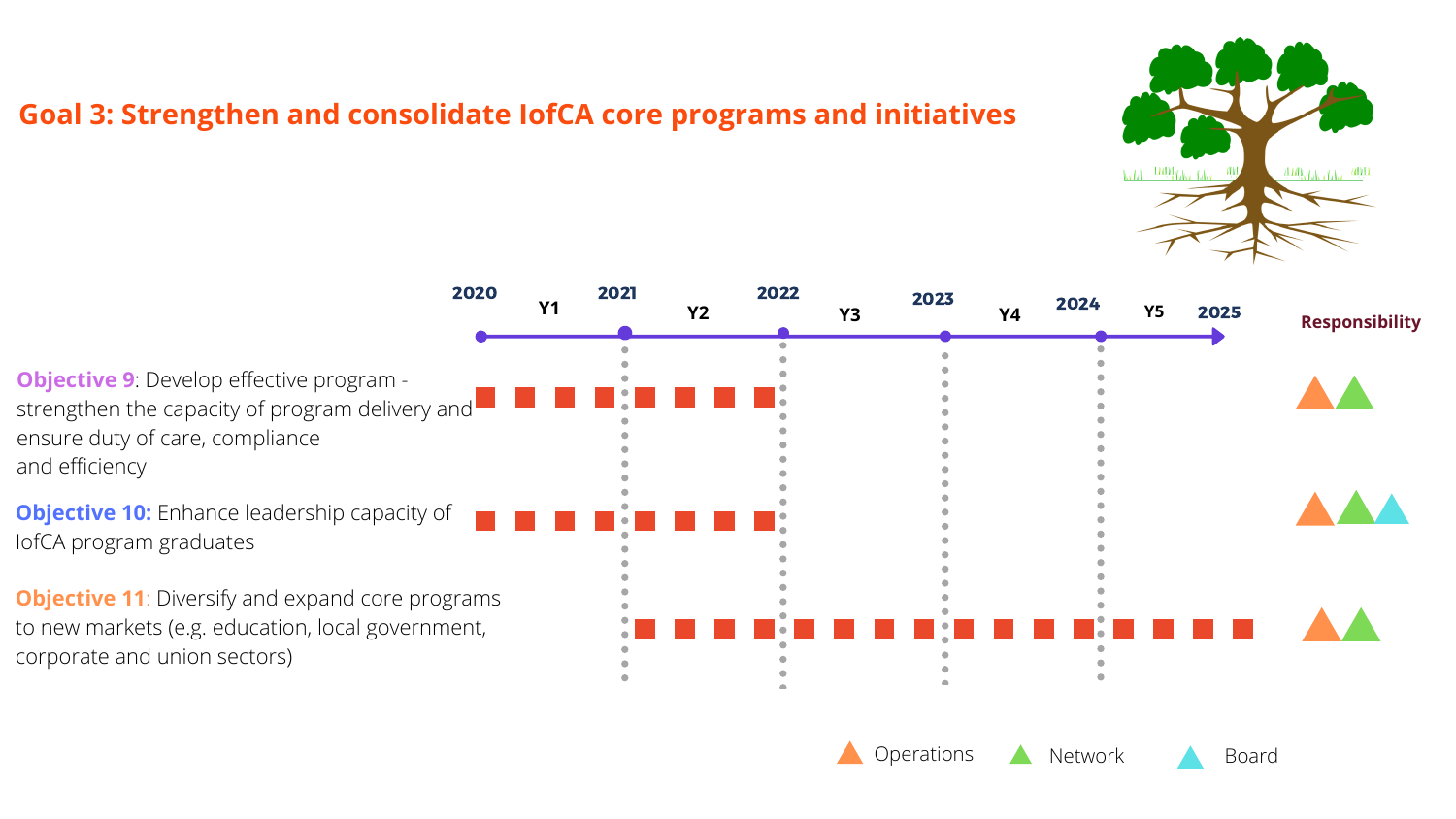**Objective 15: Facilitate pathways** between program participants and national, regional and international IofC networks

**Objective 16** Develop a model for caring for vocational volunteers

# **Goal 4: Achieve sustainability of the movement nationally and internationally**

**Objective 12**: Review and update IofCA Constitution





**Objective 13:** Define and document IofC philosophy, practices and methodology

**Objective 14**: Build strong relationship between organisational stakeholders for greater alignment (Board, Operations, Members and Network)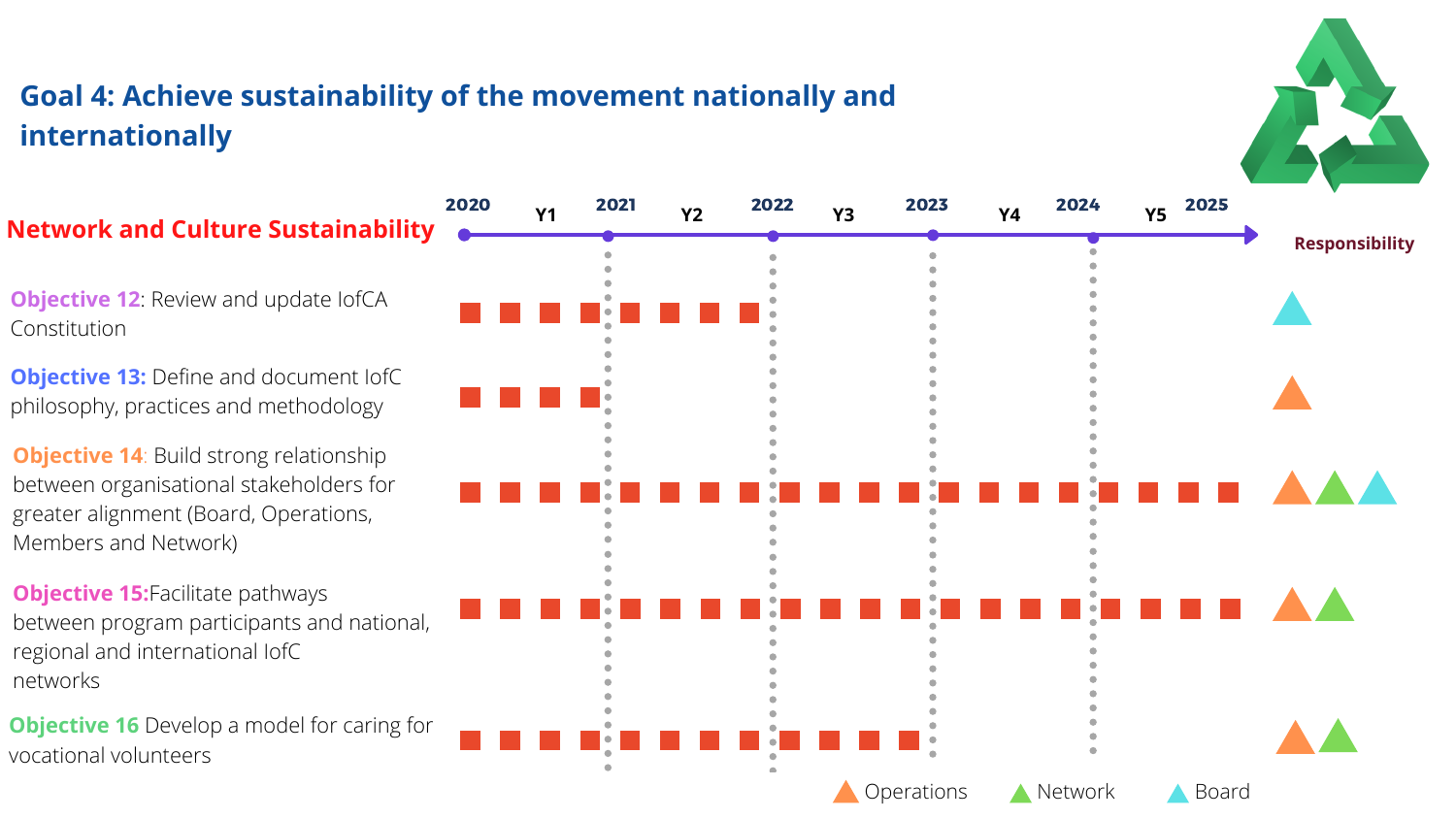**Objective 19:** Develop a three-year budget strategy within a longer-term financial strategy for organisational funding

**Objective 17: Develop full cost-recovery** programs

**Objective 21** Develop a sustainable volunteer engagement model

**Objective 18:** Develop fee for service program and other funding opportunities for IofCA

# **Goal 4: Achieve sustainability of the movement nationally and internationally...continued**





**Objective 22** Develop environmentally sustainable practices for IofCA

**Objective 20**: Enhance IofCA's capacity to meet societal needs through resource sharing in partnerships

#### **Program Sustainability**

#### **Resource and Financial Sustainability**